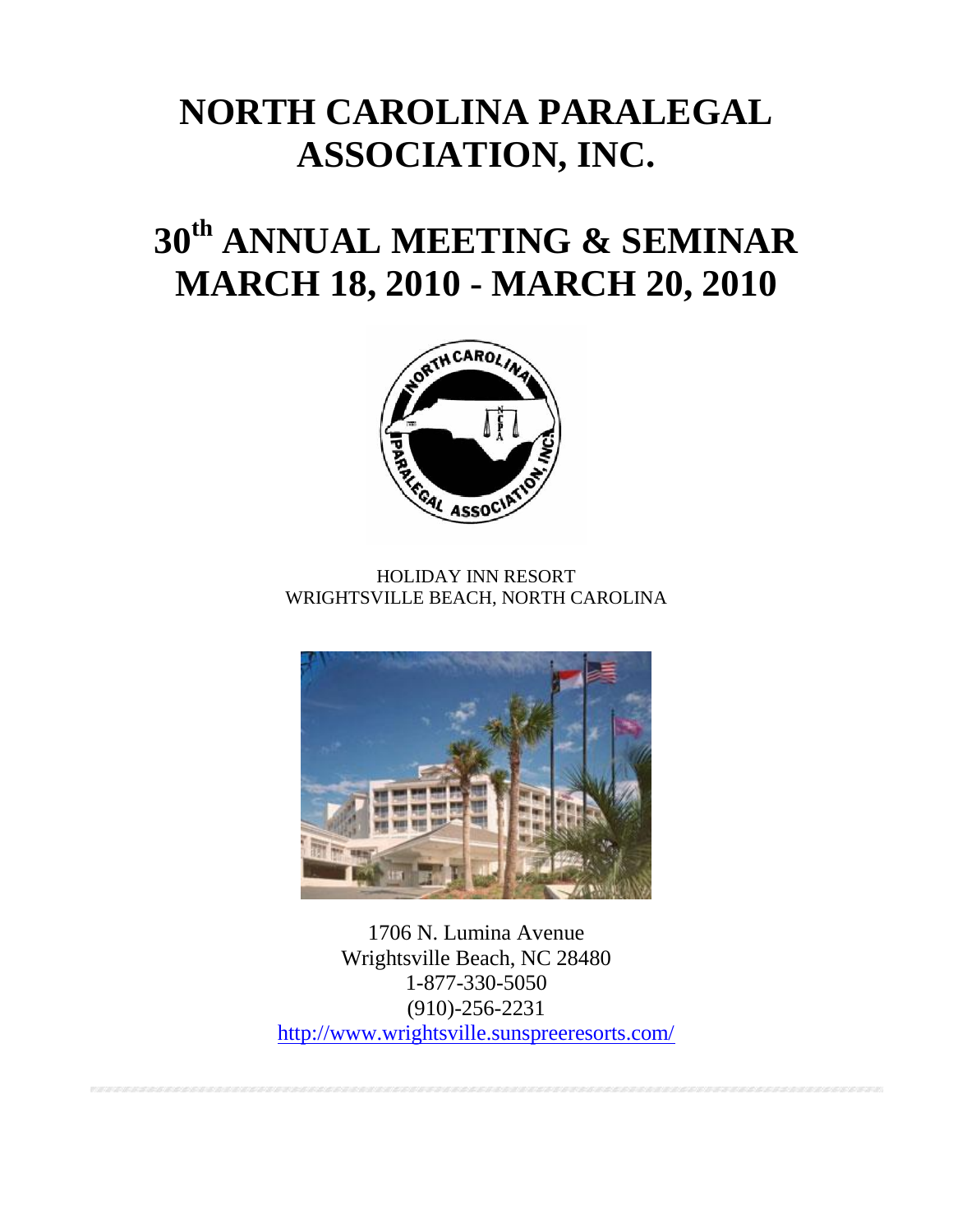

## **SCHEDULE OF EVENTS**

### *Thursday, March 18, 2010*

| $6:00 - 8:00$ p.m.     | Early Registration & Exhibitor Exposition<br>Join us in welcoming our Exhibitors with light hors d'oeuvres and a cash bar.<br>ID will be required for purchase of alcoholic beverages. |  |
|------------------------|----------------------------------------------------------------------------------------------------------------------------------------------------------------------------------------|--|
| Friday, March 19, 2010 |                                                                                                                                                                                        |  |
| $7:30 - 8:15$ a.m.     | <b>Registration &amp; Continental Breakfast</b>                                                                                                                                        |  |
| $8:15 - 8:30$ a.m.     | Welcome Remarks - President, Patti F. Clapper, CLA, NCCP                                                                                                                               |  |
| $8:30 - 9:30$ a.m.     | <b>GENERAL SESSION</b>                                                                                                                                                                 |  |
|                        | Erik Mazzone, The North Carolina State Bar                                                                                                                                             |  |
|                        | Lee Rosen, The Rosen Law Firm                                                                                                                                                          |  |
|                        | "60 Technology Tips in 60 Minutes"                                                                                                                                                     |  |
| $9:30 - 9:45$ a.m.     | <b>Break - Visit with Exhibitors</b>                                                                                                                                                   |  |
| $9:45 - 10:45$ a.m.    | <b>CONCURRENT SESSION A</b>                                                                                                                                                            |  |
|                        | Robert A. Beason of Beason & Ellis Conflict Resolution, LLC                                                                                                                            |  |
|                        | "Making The Most Of Mediation"                                                                                                                                                         |  |
|                        | <b>CONCURRENT SESSION B</b>                                                                                                                                                            |  |
|                        | David Parker and Leighton Roper                                                                                                                                                        |  |
|                        | "HIPAA, HI-TECH, and Why You Should Give a Heck."                                                                                                                                      |  |
| $10:45 - 11:00$ a.m.   | <b>Break – Visit with Exhibitors</b>                                                                                                                                                   |  |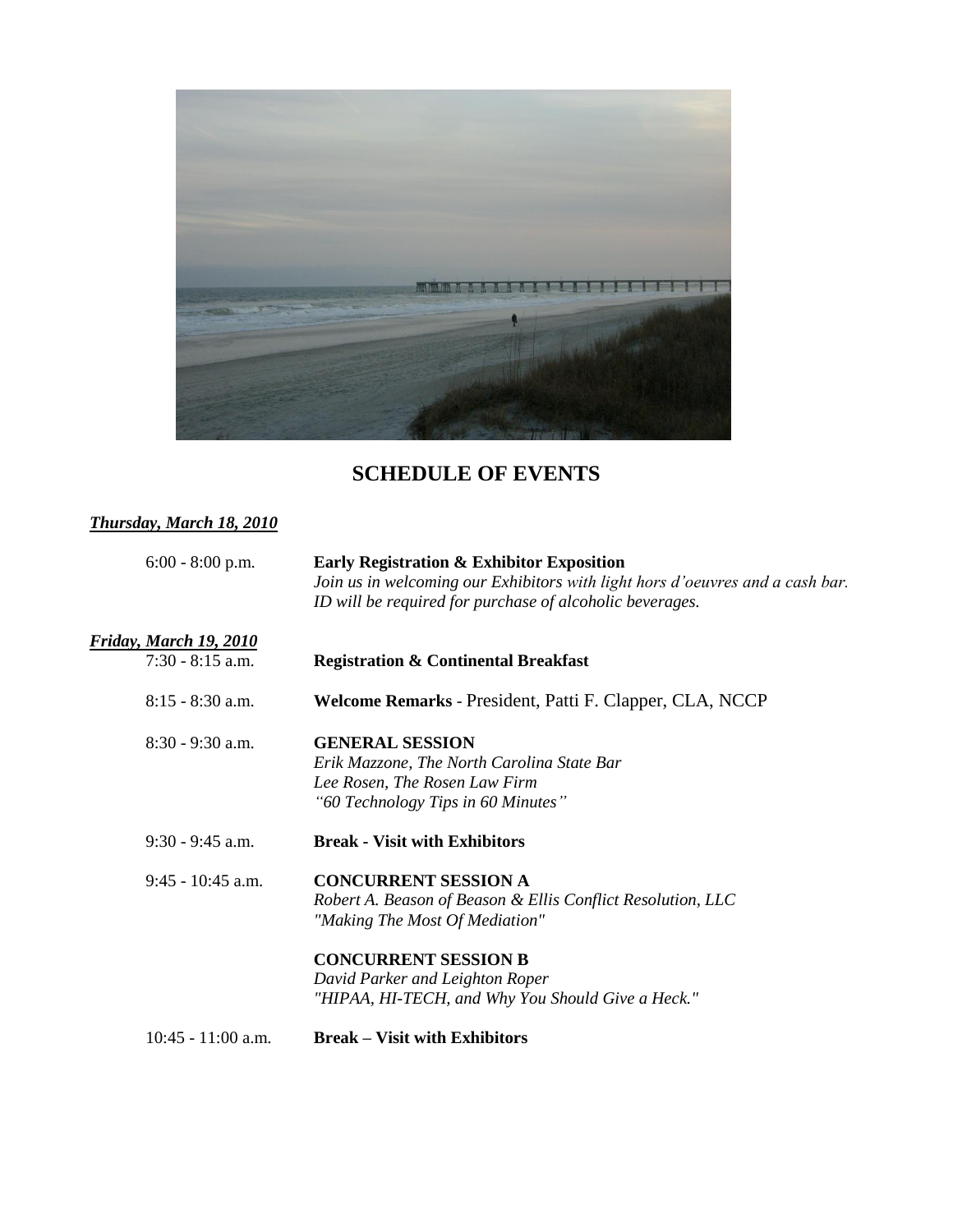| $11:00 - 12:00 p.m$             | <b>CONCURRENT SESSION A</b><br>Lynne DeVenny, Winston-Salem, NC<br>"Preparing for Mediations and Hearings in Workers Compensation Claims<br>and Valuing Workers Compensation Claims"                                |  |  |
|---------------------------------|---------------------------------------------------------------------------------------------------------------------------------------------------------------------------------------------------------------------|--|--|
|                                 | <b>CONCURRENT SESSION B</b><br>Matthew St. John, Westlaw<br>"Changes and Current Updates to Westlaw Software"                                                                                                       |  |  |
| $12:00 - 1:30$ p.m.             | <b>LUNCH</b>                                                                                                                                                                                                        |  |  |
| $1:30 - 2:30$ p.m.              | <b>GENERAL SESSION</b><br>Debbie Lawrence; Huseby, Inc., Charlotte, NC<br>Camille Stell; Lawyer's Mutual, Cary, NC<br>Trends Affecting the Paralegal Profession: A Discussion of Challenges and<br><b>Solutions</b> |  |  |
| $2:30 - 3:00$ p.m.              | <b>Break/Set Up for Annual Meeting</b>                                                                                                                                                                              |  |  |
| $3:00 - 3:15$ p.m.              | <b>Registration for Annual Meeting</b>                                                                                                                                                                              |  |  |
| $3:15 - 5:15$ p.m.              | <b>Annual Meeting – Election of Officers</b><br>Both members and non-members are encouraged to attend.                                                                                                              |  |  |
| $6:30 - 7:15$ p.m.              | <b>Dinner</b> ( <i>Dress is business casual</i> )                                                                                                                                                                   |  |  |
| $7:15 - 7:30$ p.m.              | <b>Introduction of Officers for 2010-2011</b>                                                                                                                                                                       |  |  |
| $7:30-8:00$ p.m.                | <b>Guest Speaker, Vickie Voisin, ACP</b>                                                                                                                                                                            |  |  |
| $8:00$ p.m. - until             | <b>Special Music provided by "The Corpus Derelicts"</b>                                                                                                                                                             |  |  |
| <b>Saturday, March 20, 2010</b> |                                                                                                                                                                                                                     |  |  |
| 8:30 - 9:30 a.m.                | <b>CLA/CP Breakfast</b><br>(NALA Certified CLAs and CPs ONLY)<br>Linda Wolf, ACP; NALA President                                                                                                                    |  |  |
| <b>OR</b>                       | Breakfast on your own.                                                                                                                                                                                              |  |  |
| 9:30 - 10:30 a.m.               | <b>CONCURRENT SESSION A</b><br>Giovanni Masucci, National Digital Forensics<br>Digital Evidence Is Involved In Your Case: So What's the Next Step?                                                                  |  |  |
|                                 | <b>CONCURRENT SESSION B</b><br>William Thompson<br>"The Top Five Mistakes Legal Professionals Make When Constructing their<br>Own Financial Plan for the Future"                                                    |  |  |

10:30am - 11:00 a.m. **Break (Hotel Checkout is at 11AM)**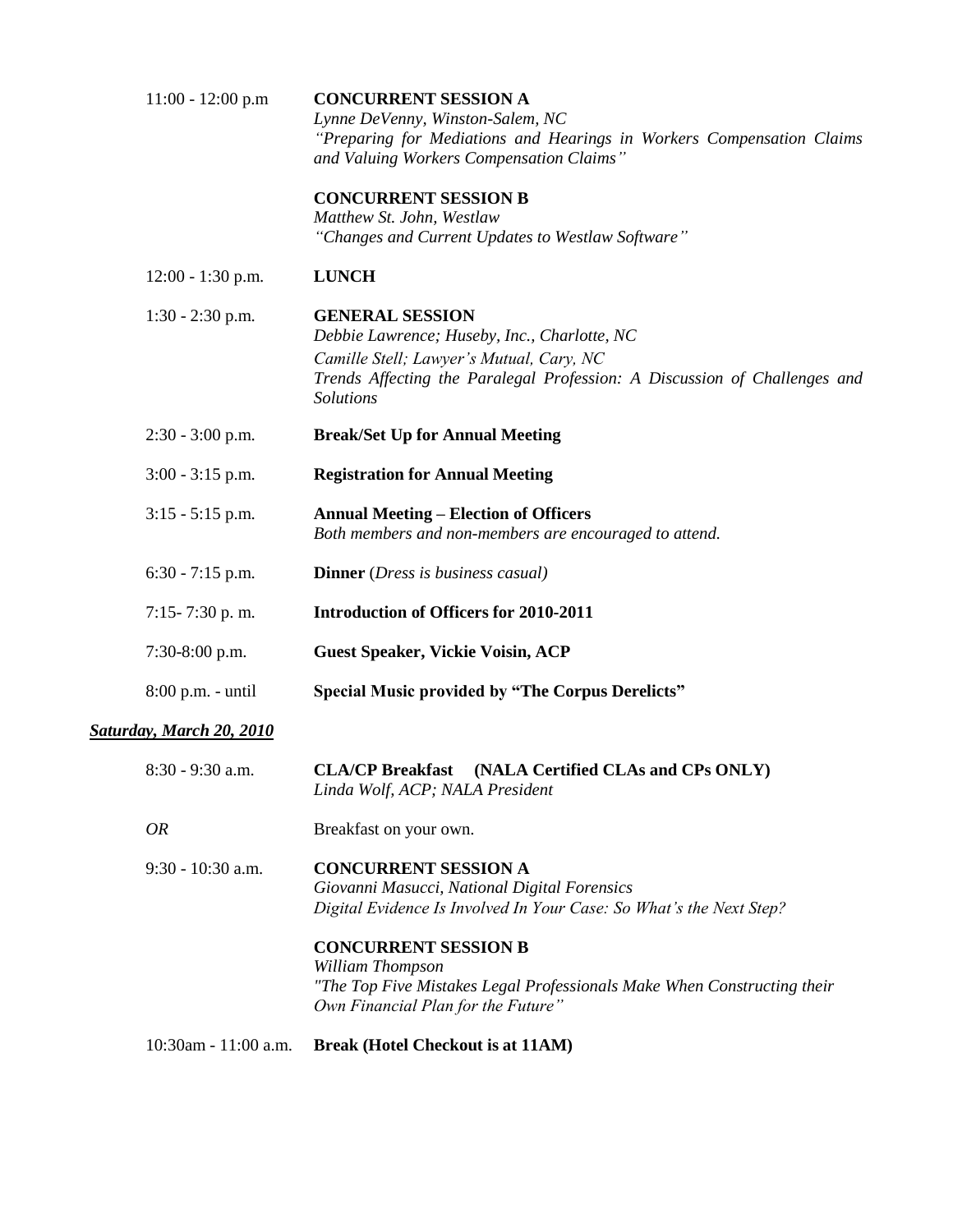### 11:00 - 12:00 p.m. **GENERAL SESSION (ETHICS SESSION)** *Judge Ola M. Lewis, Senior Resident Superior Court Judge, Brunswick County, NC "An Ethical View from the Bench"*

#### 12:00 p.m. **Closing Remarks and Door Prizes (must be present to win)**

#### **CONTINUING LEGAL ASSISTANT EDUCATION CREDIT:**

- This seminar meets the requirements of the Certifying Board of the National Association of Legal Assistants, Inc. for 6.0 hours of Continuing Legal Education units toward maintenance of the Certified Legal Assistant credential.
- **∙** This seminar has also been approved by the North Carolina State Bar Board of Paralegal Certification for Continuing Paralegal Education in the amount of 6.0 hours of general CPE credits including 1.0 hour professional responsibility CPE credits. Any NC certification questions should be directed to the North Carolina State Bar's Paralegal Certification Board.

#### **REFUNDS:**

NCPA must commit to fill a specific number of hotel rooms, purchase a specific amount of food, and print seminar materials based upon the number of seminar registrants in mid-March. Due to the fact that we are obligated to pay for these items regardless of whether seminar attendees cancel, we have instituted a Refund Policy. Refunds will be issued under the following conditions:

For refund requests received by March 9, 2010, we will issue a full refund minus a \$10.00 cancellation fee. If we receive your request between March 10 and March 14, we will issue a 50% refund. No refunds will be issued for refund requests received after March 14, 2010.

#### **DISCOUNTS:**

Law offices or corporations with three (3) or more paralegals attending the seminar, or three (3) or more paralegal students registering simultaneously, will be entitled to receive a 10% discount on the registration fee only. Discount does not apply to additional lunch or dinner tickets, CLA breakfast, or manuscript purchase. Registration forms and fees must be received simultaneously to ensure proper credit for discount.

**MANUSCRIPTS:** We give attendees the option to receive the manuscript via email a week prior to the seminar. NCPA believes this is more environmentally friendly as it prevents us from printing a large number of manuscripts that are subsequently unused. We hope that this change will enhance your conference experience while conserving natural resources and respecting the environment. Please be sure to indicate how you would like the manuscript provided to you. **If you do not make a choice, the manuscript will be emailed to you**. If you choose to have the manuscript emailed to you, please note that we will NOT have extra copies to give you when you check in.

#### **FOR MORE INFORMATION**, **CONTACT**

**STEPHANIE ELLIOTT-PARK, NCCP 1 st VICE PRESIDENT AND ANNUAL SEMINAR CO-CHAIR (704) 865-4400 o[r education@ncparalegal.org](mailto:education@ncparalegal.org)**

> **MICHELE A. TUTTLE, CLA, NCCP ANNUAL SEMINAR CO-CHAIR (336) 793-0816 o[r education@ncparalegal.org](mailto:education@ncparalegal.org)**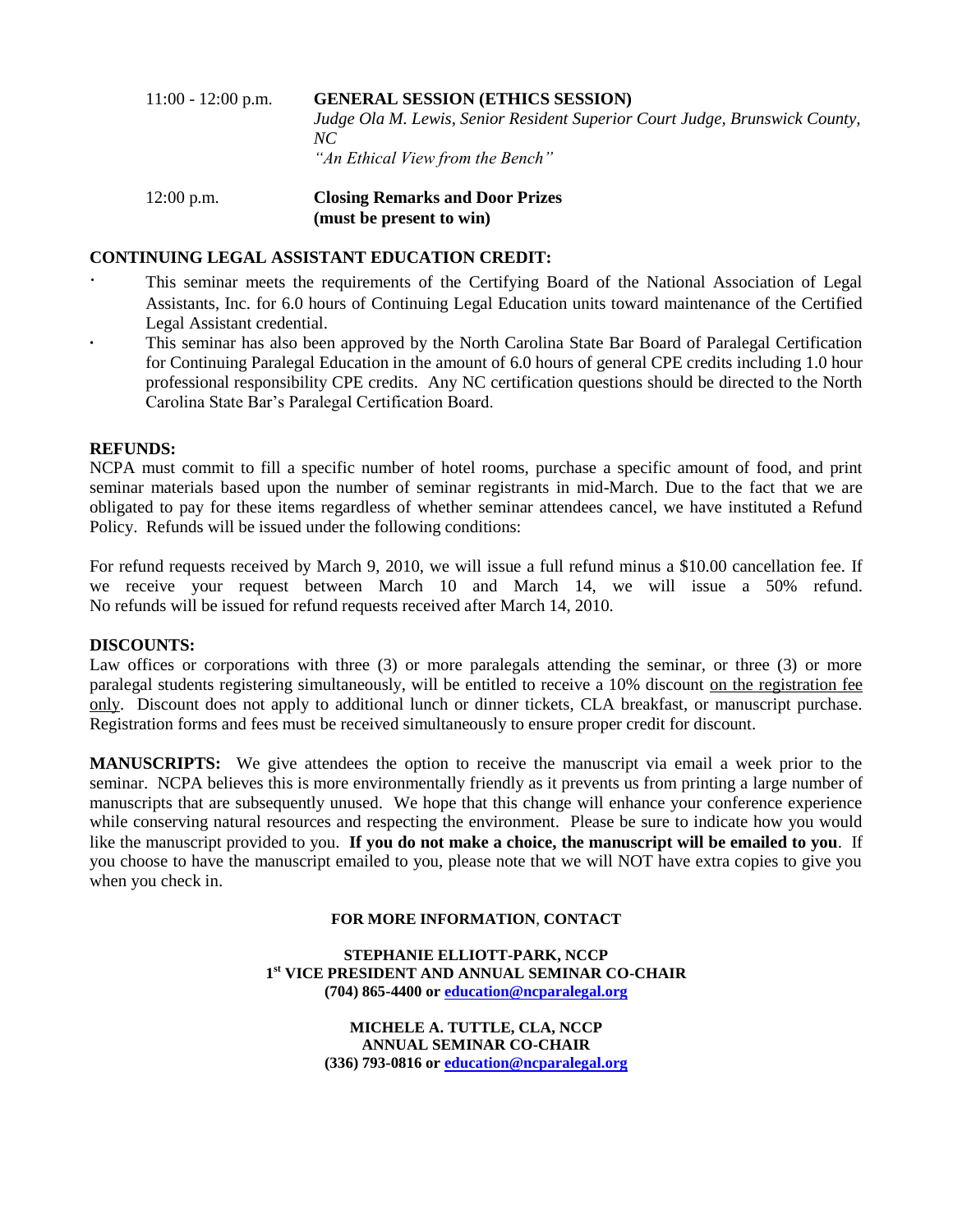Join us in celebrating the North Carolina Paralegal Association, Inc.'s 30<sup>th</sup> Annual Meeting & Seminar at the beautiful Holiday Inn Resort. Mail your registration form today!

Please make your own hotel reservations

<http://www.ichotelsgroup.com/h/d/rs/1/en/hotel/wrgnc?&stopredirect=true> ONLINE CODE: P69 1-877-330-5050 GROUP CODE: NCPA Room Rates: Rooms rates are \$134.00 (for a standard room) and \$149.00 (for an oceanfront room), plus tax;

deadline for hotel reservations is **FEBRUARY 28, 2010**. When calling to make a reservation, please be sure to designate that you are attending the NCPA Seminar to receive the discounted rate. After the deadline, you are not guaranteed this rate.

Directions:

| From I-40  | Exit US 74 East, go approximately 5 miles, cross Intracoastal Waterway<br>Bridge, remain on US 74, turn left on Lumina Avenue, located approx. 1/2 mile<br>on the right |
|------------|-------------------------------------------------------------------------------------------------------------------------------------------------------------------------|
| From US 74 | Follow US 74 to US 76; proceed East, cross Intracoastal Waterway Bridge,<br>bear left on US 74, turn left on Lumina Avenue, located approx. 1/2 mile on the<br>right    |
| From US 76 | Follow US 76 East, cross Intracoastal Waterway Bridge, bear left on US 74,<br>turn left on Lumina Avenue, located approx. 1/2 mile on the right                         |
| From US 17 | Exit US 74 East, go approximately 5 miles, cross Intracoastal Waterway<br>Bridge, remain on US 74, turn left on Lumina Avenue, located approx. 1/2 mile<br>on the right |